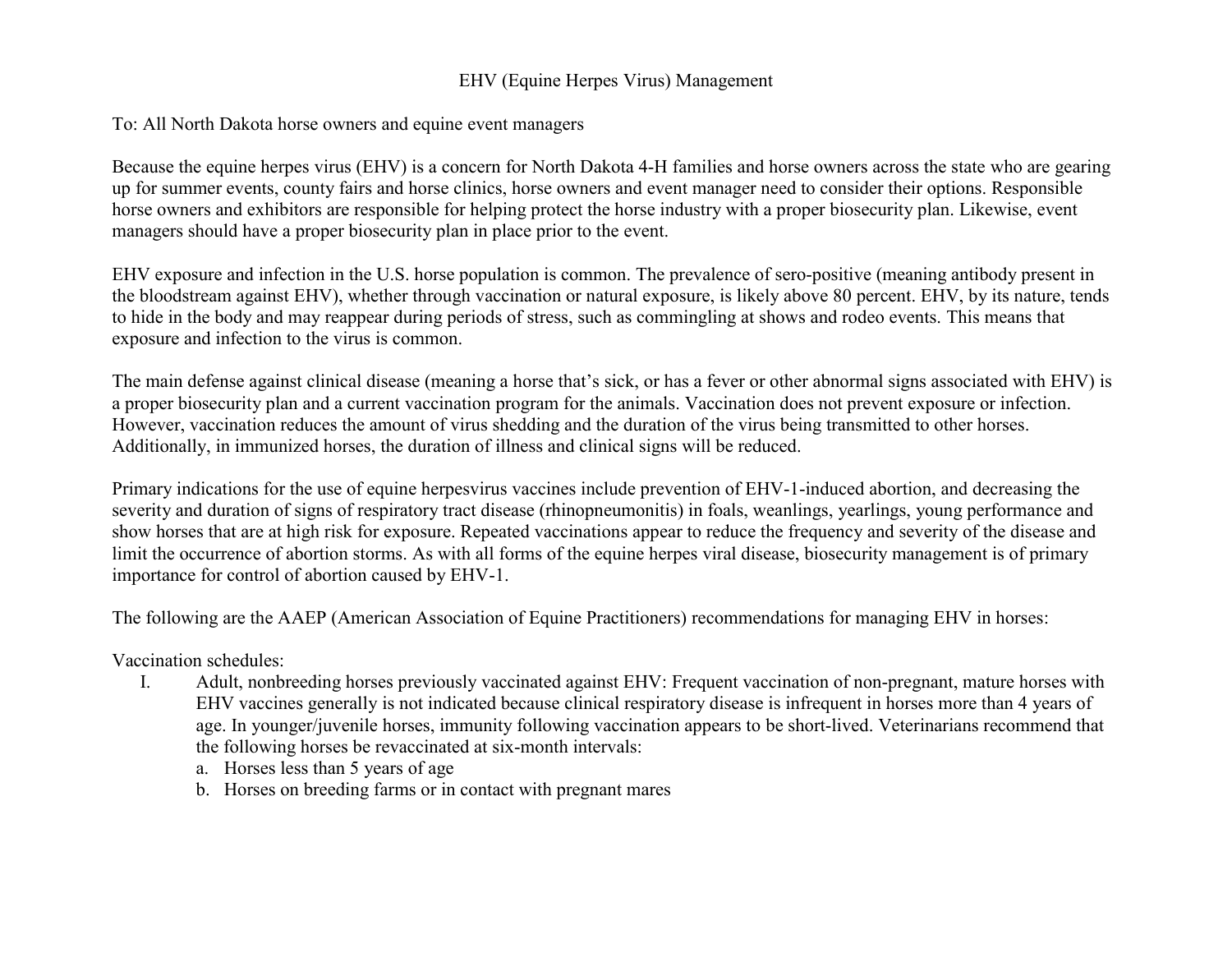- c. Horses housed at facilities with frequent equine movement on and off the premises, thus resulting in an increased risk of exposure
- d. Performance or show horses in high-risk situations, such as racetracks. Vaccinations more frequent than at six-month intervals or a booster dose may be required or highly recommended in certain cases as a prerequisite for entry to the facility.

**None of the available vaccines have a label claim to prevent the neurologic form of EHV-1 infection. Some research suggests that vaccines may assist in limiting the spread of outbreaks of EHM (**equine herpes myeloencephalopathy) **by limiting nasal shedding of EHV-1 and dissemination of the infection.** The vaccines with the greatest ability to limit nasal shedding and viremia of the neuro virulent strain include the vaccines licensed for control of abortion (Pneumabort-K® and Prodigy®) and the modified live vaccines (Rhinomune® and Calvenza®).

## **Should I still host my horse event?**

On a countywide or regionwide basis, the following recommendations should guide your decisions:

- If you have no reported cases in your area and no horses coming to your show have traveled recently to other shows and rodeo events, you should go ahead with your events. Even in this case, I would recommend that all horses be up to date on EHV vaccinations. Safety and precaution s always are recommended, even when an outbreak has not occurred.
- Biosecurity is important at all times. Biosecurity guidelines can be found on the [NDSU 4-H Horse Events](https://www.ndsu.edu/4h/programs_events/state_4_h_contests/horse_judging/) website (www.ndsu.edu/4h/programs\_events/state\_4\_h\_contests/horse\_judging/) and the [North Dakota Department of Agriculture](https://www.nd.gov/ndda/disease/equine-herpesvirus-1) (NDDA) website (https://www.nd.gov/ndda/disease/equine-herpesvirus-1). Note that not all EHV-1 cases are reported to local or state veterinarians. Therefore, EHV-1 is more probable and common than what is reported to local and state veterinarians.
- In areas where attending horses have participated in events in which a positive diagnosis has occurred, additional caution is in order. Discourage horse owners from attending your events unless at least three weeks have elapsed since a potential exposure (i.e. advertise on your flyer: Biosecurity comes first! Please do not attend this show if your horse has had EHV-1 or a horse at the same facility as your horse has had EHV-1 within three weeks from the date of this event).
- Request that all horses are *current*, meaning they've been vaccinated within six months of the show, and if not, they've had a dose given at least six weeks prior to the show, with a booster dose administered at least three weeks prior to the event (this too can be highlighted on the flyer/in an email/on social media for your event). The logic here is to build herd immunity (increasing the percentage of immunized horses in the event population) to reduce shedding of the virus and the number of animals that may develop the disease. Horse owners should check with their veterinarian about vaccine availability, handling and usage.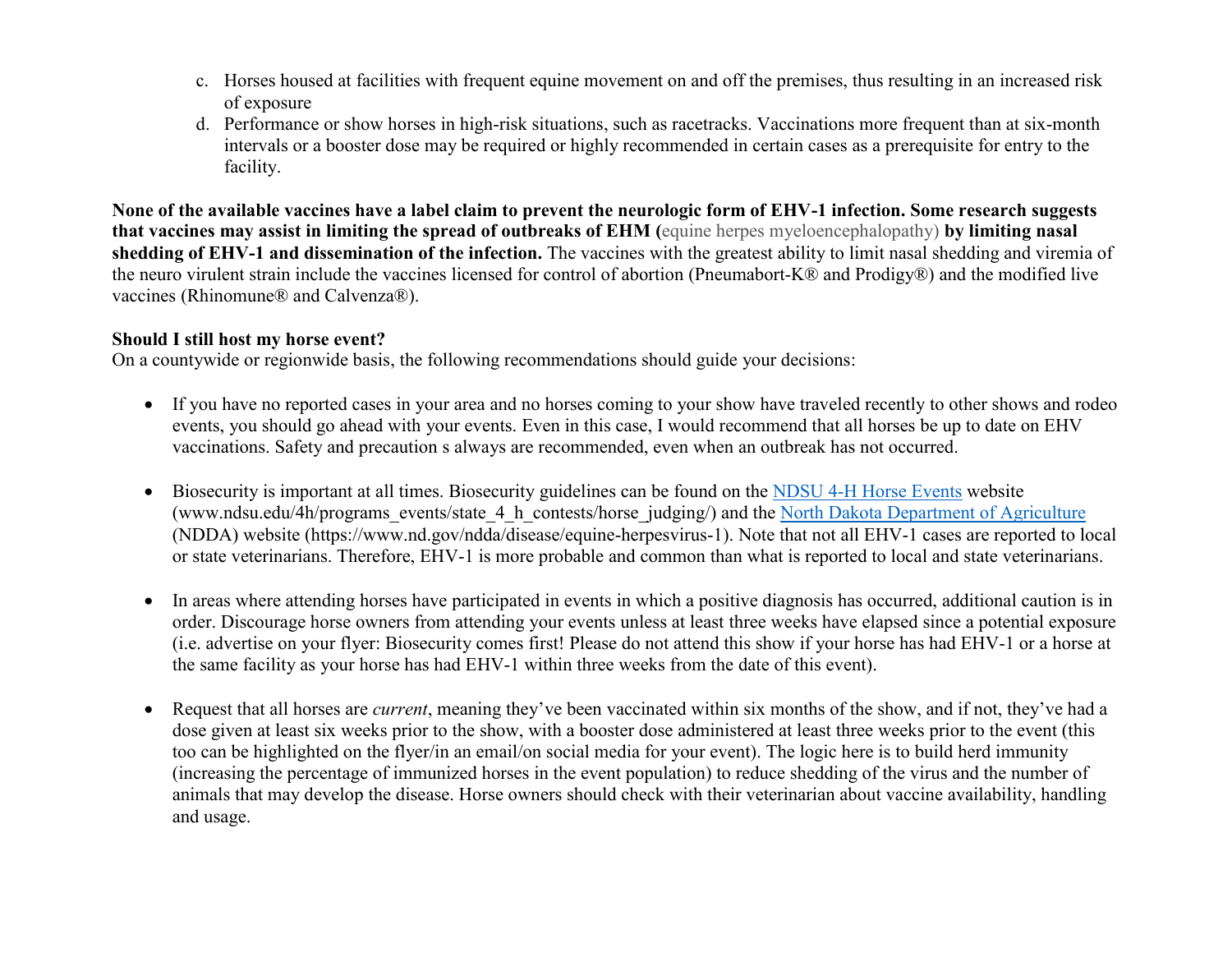Of course, remember that no horses demonstrating clinical signs of illness should be allowed on the premises.

As a show manager, you have the ability to require additional information as animals enter your event. As you prepare for your event, you can advertise these additional requests. For example:

- 1. Have any cases of EHV occurred in my county?
	- a. Yes Positive EHV diagnoses have been made in my county.
		- i. Cancel your event if you feel other horses in the area may be affected
	- b. No No confirmed cases of EHV have been found in my county.
		- i. Show management should recommend biosecurity plans to exhibitors (examples are on the NDSU 4-H Horse Event and NDDA websites)
		- ii. Show management can request that horses from counties with reported EHV do not attend the event **or** if four weeks have passed since EHV has been reported in their county, as the event manager, you can decide to allow them to attend your event because EHV risks are significantly reduced after a 28-day incubation period (but not guaranteed).
		- iii. Show management can recommend all horses attending their event are current on EHV vaccinations within six months of the event, suggesting a three-week booster shot prior to traveling to the event.
		- iv. Show management may recommend/require a health certificate (CVI; certified veterinary inspection) with a 10- or **seven-day issue** requirement to attend the show.
			- 1. Ask a veterinarian to attend the event to look for illness and check CVIs as horses enter the event premises.
			- 2. Horses demonstrating clinical signs of illness should be asked to leave the premises and return home, advising them not to travel for 21 days.

## **Should I attend a horse show in North Dakota with the recent EHV outbreaks?**

Ultimately, this is your decision. Anytime you travel to an event, a risk of illness or injury exists. You should consider the event you are traveling to and the location of the event. Assess what the show management is requiring for horses as they enter the premises so you are prepared should they require additional documentation.

Investigate if show management are taking additional precautions to limit horses in exposed areas from attending their event. Is the event being held in a location where an outbreak has been reported? How long ago was the report confirmed? The American Association of Equine Practitioners (AAEP) EHV Control Guidelines suggest a 28-day isolation is a better timeline to reduce the risk of exposure.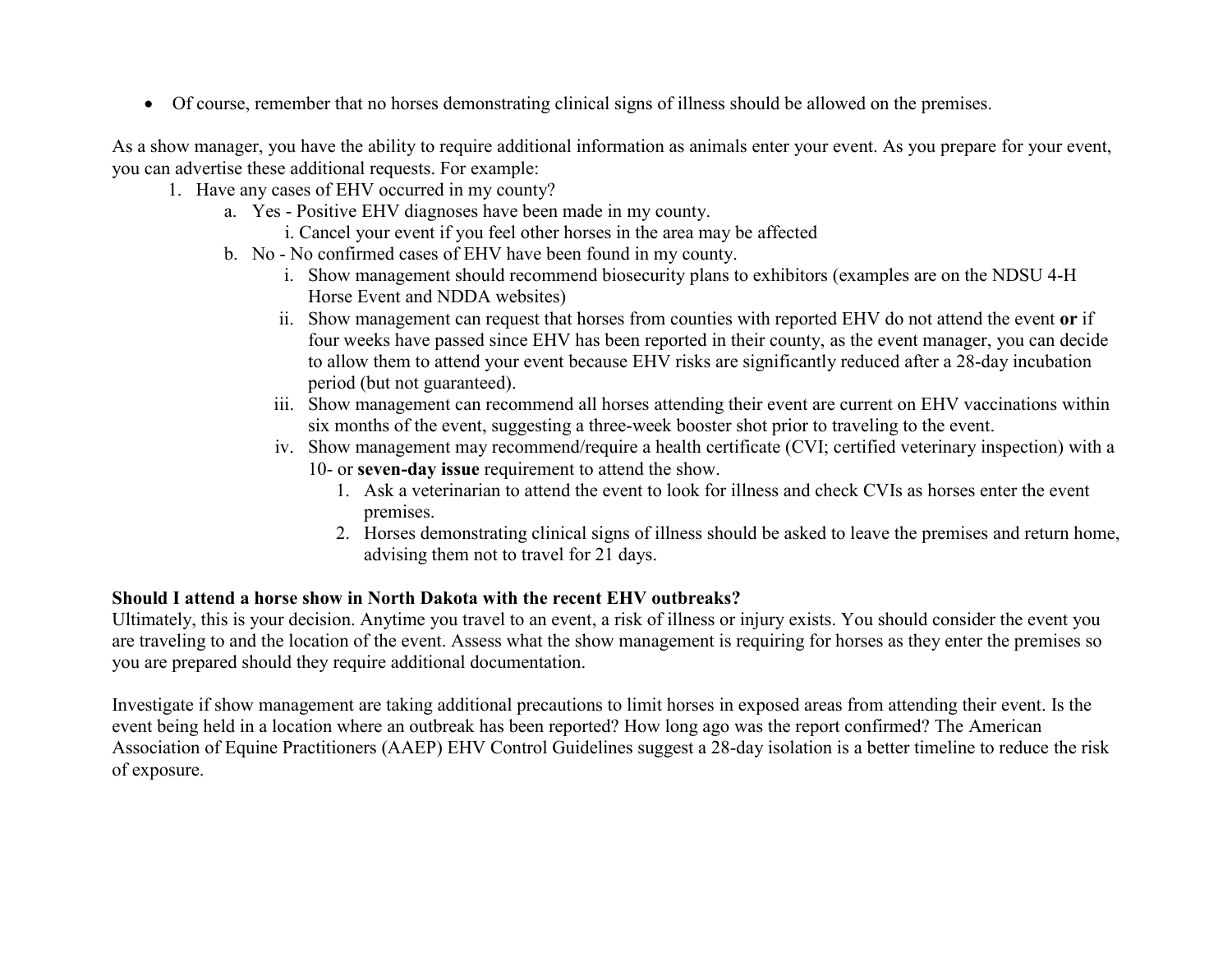If your horse has exhibited any signs of illness, you should not travel within a minimum of 28 days from the onset of clinical signs. As a responsible horse owner, you are obligated to help reduce the spread of disease and implement the proper biosecurity plan for the health of your animals and others' horses.

Make sure your horse is vaccinated properly if you decide to travel. You also should:

- Consider a booster shot for EHV at least three weeks prior to the date of the event.
- Consider obtaining a CVI seven days before the event to ensure the health of your horse prior to traveling.
- Most importantly, consult with your veterinarian about the risk of exposure and vaccine protocols, and have a biosecurity plan and biosecurity checklist for pre- and post-events to maximize the health of your animals and the horse industry.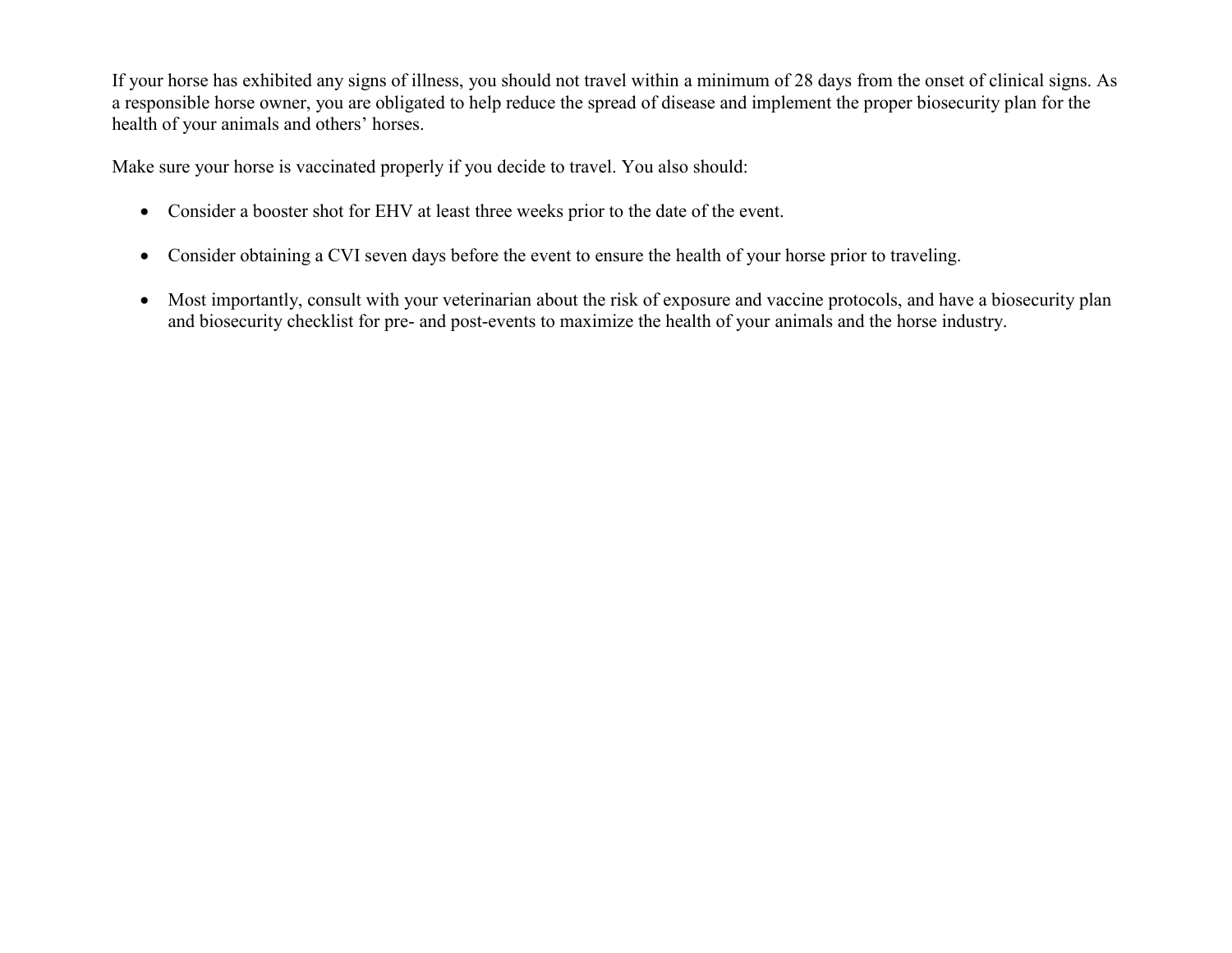

**Protect the equine industry with** *biosecurity***!**